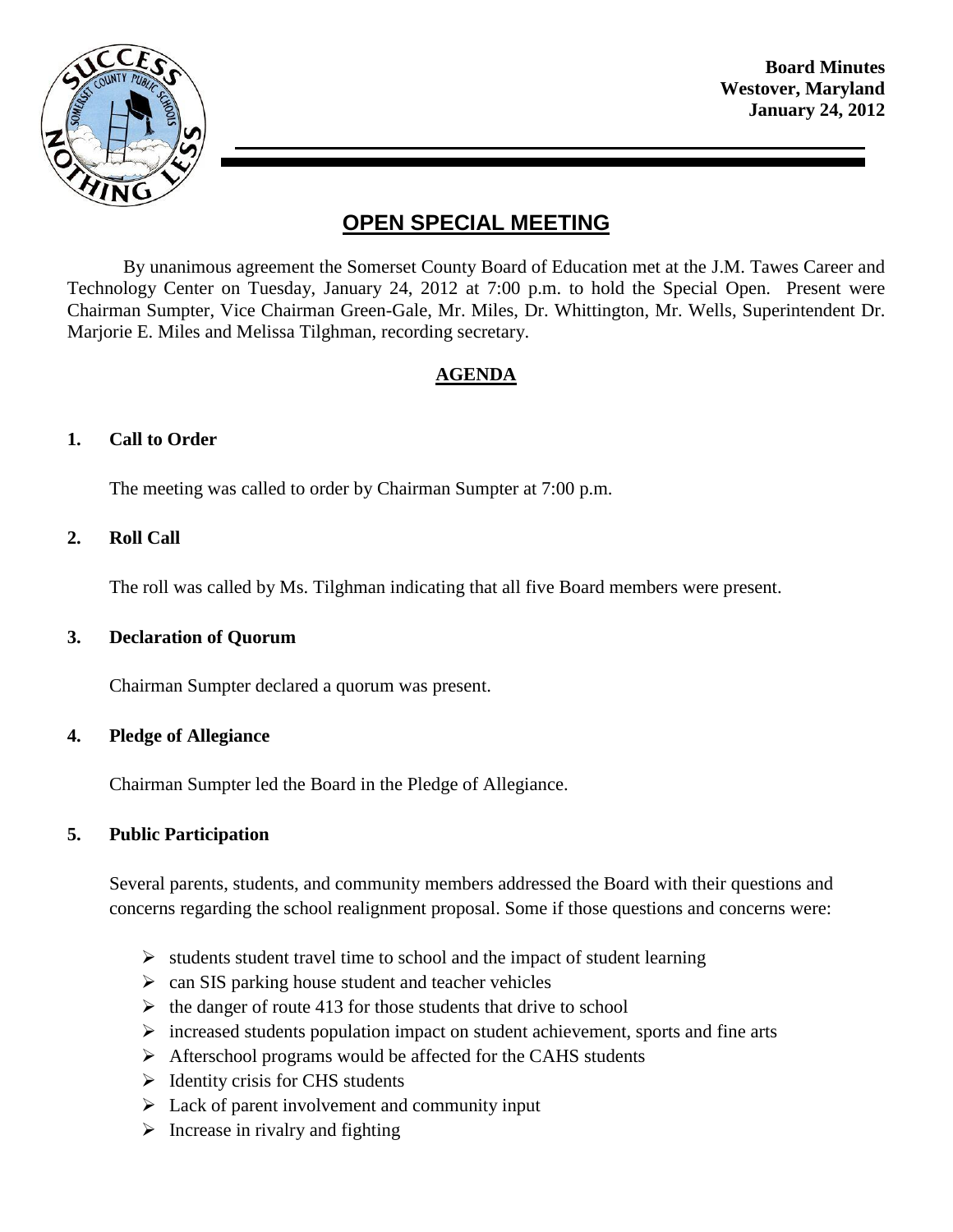- $\triangleright$  Lack of accountability for SCPS staff
- $\triangleright$  SIS student capacity
- $\triangleright$  Present a list of pros and cons for the derivative schools
- $\triangleright$  Loss of student morale
- $\triangleright$  Implementation of tools to increase AYP
- $\triangleright$  Availability of courses offered at both schools
- $\triangleright$  Do what is best for students

# **6. Presentation**

The Superintendent explained the steps that will be needed to improve AYP. Two restructuring plans were presented for the community's review. She stated that positive research had been done on school consolidation. Chairman Sumpter added that various parts of the presented plans could be combined to make a whole.

Beth Whitelock explained that school restructuring would require CHS staff to reapply for the positions. Observations will be done on staff and their certification will be reviewed. Dr. Miles explained that all new staff must be in place by August 2, 2012. Summer institutes are being held where teachers will be taught and inserviced on teamwork. She stated that administrators should be located throughout the school building.

Lisa Hopkins, Director of Curriculum and Development, explained the course of Derivative and Restructuring schools. She expressed that there would be significant savings if the schools combined. There were several questioned regarding the letter sent to the commissioners regarding the consolidation proposal. Chairman Sumpter explained that the letter was written requesting the commissioners support to research and gather information on school consolidation.

Ms. Smoker explained the laptop expansion initiative and the continued use of promethean boards. It was suggested from the audience that students be taught with chalkboards instead of using promethean boards.

Ms. McLaughlin, Elementary Student Services Supervisor, addressed the community explaining that increased parent involvement was needed.

Dr. Miles stated that a teacher/principal evaluation process is being implemented. She also indicated that a State of the Arts Vocational Program would be developed and paid for by MSDE grants.